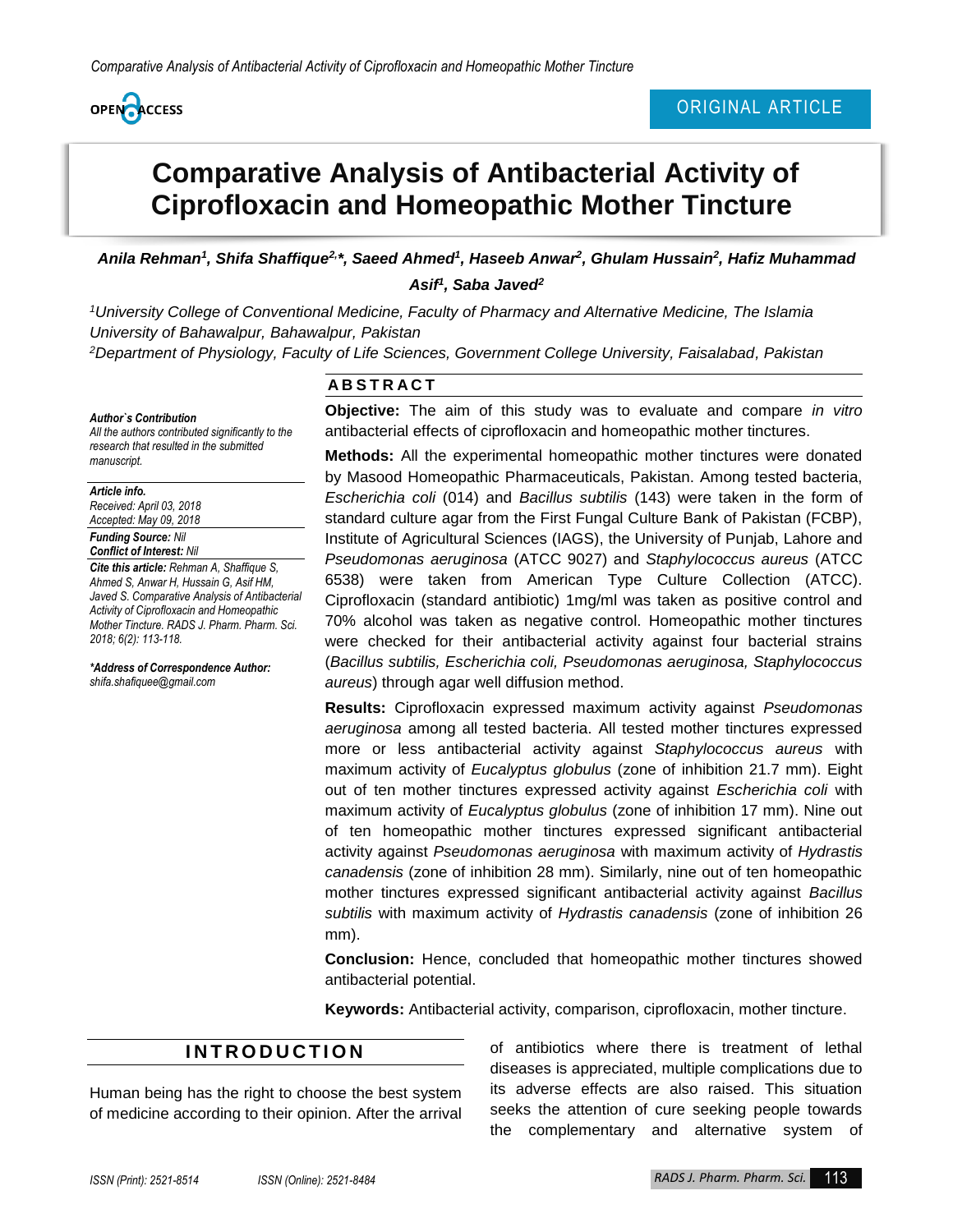medicine (CAM) Human being has the right to choose the best system of medicine according to their opinion. After the arrival of antibiotics where there is treatment of lethal diseases is appreciated, multiple complications due to its adverse effects are also raised. This situation seeks the attention of cure seeking people towards the complementary and alternative system of medicine (CAM) [1].

Homeopathy is the system of medicine which encouraged the body immune system to fight against the acute, chronic, infectious and non infectious diseases by using diluting form of natural substances [2]. Homeopathic medicine has spread in use throughout the world baecause of their effectiveness, safety, increase cure rate and cost-effective [3].

Homeopathic mother tinctures are in liquid form, prepared by the use of suitable concentration of alcohol treated with raw material (which may be fresh or dried). Homeopathic mother tinctures of plant origin carry the hydro-alcoholic extracts of medicinal plants [4].

Microbes cannot be flourished in the presence of homeopathic mother tinctures. White blood cells and epithelial tissues are not abolished by the use of homeopathic mother tinctures which are the body's first defensive line against infection. Clinically it is observed that during the process of healing of the wound, homeopathic mother tinctures exhibit the early and rapid curative action in comparison with allopathic system of medicine [5].

The following homoeopathic plant mother tinctures were selected for the antibacterial testing

*Baptisia tinctoria* is an herbaceous plant related to Leguminoseae family. It gives good results in septic condition of the blood. It produces antibodies in the body when it is used in low potencies. It robust the body immune system [6]. *Baptisia tinctoria* is also effective when tropically applied especially in condition of infection of nipples and skin [7]. *Baptisia tinctoria* expressed reasonable antibacterial activity in a work against *Staphylococcus aureus* [8].

*Berberis aquifolium* is scientifically known as *Mohania aquifolium*, have its place in Berberidaceae family [9]. Due to presence of isoquinoline alkaloids, the plant possesses antibacterial, antifungal, antipsoriatic as well as antioxidant properties. It shows valuable effects in the treatment of various dry scaly skin ailments such as psoriasis vulgaris, atopic dermatitis and fungal infections [10-12].

*Echinacea angustifolia* is plant of Compositae family. It is a remarkable medicine as a corrector of blood dyspraxia. Homeopathically it is used in cases of acute auto-infection, blood poisoning, septic conditions such as diarrhea in typhoid, gonorrhea, boils, erysipelas, foul ulcers, gangrene with exophthalmic symptoms, cerebrospinal meningitis and puerperal infections (Vaid, 2002c). It became famed for cleaning and healing supportive wounds [13].

*Eucalyptus globulous* is a plant of Myrtaceae family. *Eucalyptus* species contain a variety of antioxidant and antimicrobial agents. Multiple studies were conducted to verify its antibacterial properties against a number of microorganism [14]. It is powerful antiseptic and destructive to low forms of life, a stimulating expectorant and an efficient diaphoretic [6]. A study shows antioxidant and antimicrobial effects *of Eucalyptus globulus* against *Bacillus subtilis* [15].

*Hydrangea arborescens* belongs to the family of Saxifragaceae [6]. A study show the moderate antibacterial activity against *B. subtilis* [16]. In another study, powder form of hydrangea's flower shows antibacterial activity against *S. aureus* [17].

*Hydrastis Canadensis* is a small perennial, medicinal plant of Ranunculaceae family. Its rhizomes and roots have antimicrobial agents, use to treat genitourinary infections. It is also used as vasoconstrictor and uterine hemostatic [17]. In a study, extract from *Hydrastis canadensis* showed significant antibacterial activity against *H. pylori* [18]. A Research Study also expressed the valuable antioxidant capacity of *Hydrastis* [19].

*Hypericum perforatum* is perennial herb belongs to the Hypericaceae family. The plants contain multiple phytochemicals such as naphthodianthrones, flavonoids, prenylated phloroglucinols, tannins, and volatile oil. It has confirmed antiseptic, antidepressant, wound-healing, anti-inflammatory, antiviral, hepato protective, antioxidant and antidiabetic properties. Antibacterial and antifungal activities has been discovered in different research studies [20].

*Kreosotum* is a phenolic mixture especially contain guaiacol, cresol, methylcresol and phenol [6]. *Kreosote* possessed the bactericidal and antioxidant property against various microorganism [21].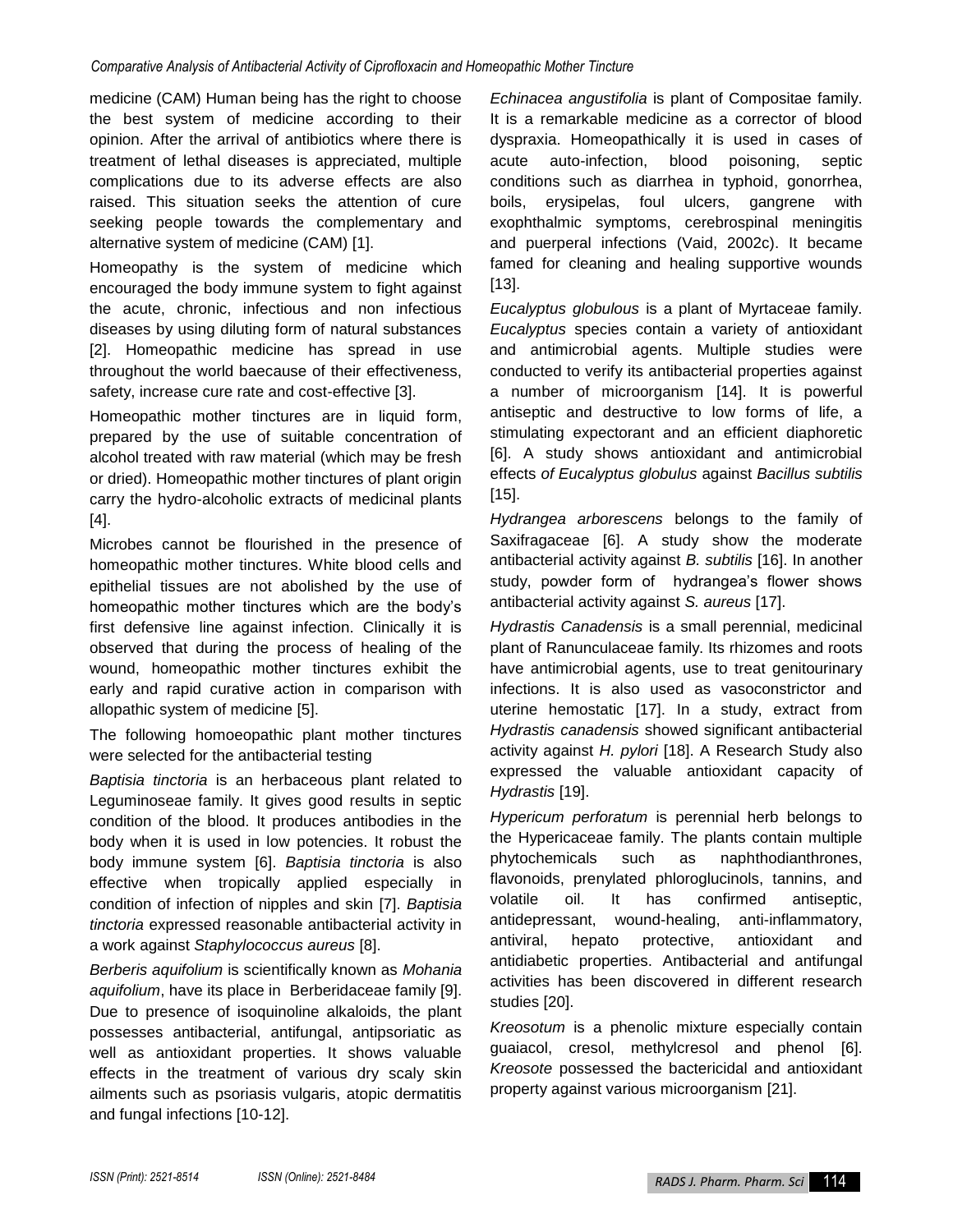*Pulsatilla nigrican* is representative of Ranunculaceae family. Therapeutically it is well-known remedy for the treatment of anxiety, melancholy, mild restlessness and mental disturbance. Ovaritis, ovaralgia, pain due to acute inflammation, epididymitis, orchitis, uterine affections, indigestion, coryza, otitis, rhinitis, conjunctivitis, coughs, cutaneous affections and acute meningitis are treated by *P. nigricans*. Its roots are reported as antibacterial, antiamoebic, antitumor, blood-cooling and detoxifier [22].

*Thuja occidentalis* is illustrative of Cupressaceae family. It prevents from surgical intervention in cases of papilloma, epithelioma, polyps, pustules, ulcers and skin eruptions [7]. In different research studies, *Thuja occidentalis* has been proved as antimicrobial against multiple pathogens [23].

## **M E T H O D O L O G Y**

The present study was conducted in the Faculty of Pharmacy and Alternative Medicine, The Islamia University of Bahawalpur. All the selected homoeopathic mother tinctures were purchased by Masood Homoeopathic Pharmaceuticals, Pakistan. Ciprofloxacin®, batch A460358 was used as positive control while 70% ethanol was used as negative control in each test.

### **Preparation of Inoculum**

Primary culture plate of the three sleeted bacteria was prepared by streaking the swab of the KWIK-STICK containing the respective bacterial strain on the fresh purified nutrient agar plate. A few colonies from the overnight primary culture plate of Streptococcus pyogenes, Staphylococcus aureus, and Pseudomonas aeruginosa were suspended in 10 ml sterile nutrient broth separately for three bacteria, and the solution was adjusted to the 0.5 McFarland equivalence turbidity standards.

### **Antibacterial Susceptibility Test**

For testing the antibacterial activity, the disk diffusion method was used. Nutrient agar plates were made by pouring (15 ml) sterilized nutrient agar medium and allowed to solidify for a few minutes in aseptic condition. A volume of 60 µl of prepared inoculum was poured into each plate. With glass rod of L shape, the poured inoculum is spread on the whole surface of the agar uniformly. Filter paper discs of 6 mm diameter loaded with 10 µl of one selected mother tincture, ciprofloxacin and 70% ethanol separately were placed on the surface of

the bacteria seeded nutrient agar medium in the respective labeled area. All the plates were incubated in an inverted position 37°C for 24 hours. After incubation, the clear zone surrounding each disc (zone of inhibition) was measured with the help of Vernier caliper. The work performed in triplicate for each mother tincture against each bacterial strain.

#### **Statistical Analysis**

Analysis of variance was applied for statistical analysis of results.  $P < 0.05$  was considered to be statistically significant.

## **R E S U L T S**

Antibacterial activity of various homeopathic mother tinctures against *Bacillus subtilis*, *Pseudomonas aeruginosa*, *Staphylococcus aureus*, *Escherichia coli* are shown in Figures **1-4**, Table **1**.



**Figure 1.** Graphical presentation of antibacterial activity of various homeopathic mother tinctures against *Bacillus subtilis*.



**Figure 2.** Graphical presentation of antibacterial activity of various homeopathic mother tinctures against *Pseudomonas aeruginosa*.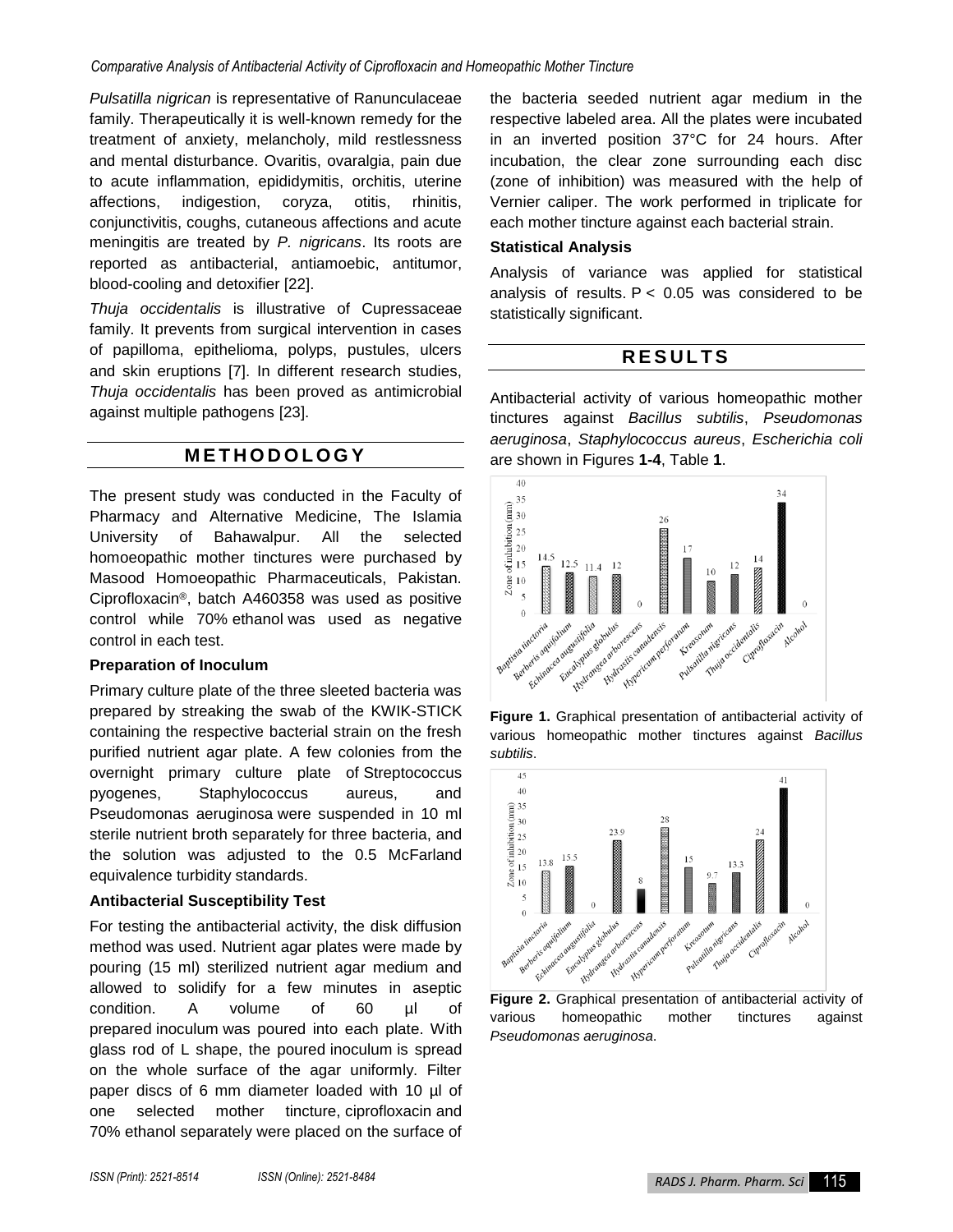

**Figure 3.** Graphical presentation of antibacterial activity of various homeopathic mother tinctures against *Staphylococcus aureus*.



**Figure 4.** Graphical presentation of antibacterial activity of various homeopathic mother tinctures against *Escherichia coli*.

## **D I S C U S S I O N**

In current study, ten homeopathic mother tinctures were investigated for their antibacterial potential. Antibacterial activity was tested against two gram positive bacteria (*Staphylococcus aureus* and *Bacillus subtilis*) and two gram negative bacteria (*Escherichia coli* and *Pseudomonas aeruginosa*). *Hydrastis canadensis* exhibited the maximum zone of inhibition among different homeopathic mother tinctures against *Pseudomonas aeruginosa.* It might be due to the presence of alkaloid content as a previous study reported the presence of various alkaloids (hydrastine, palmatine, berberine, oxycathine berbamine, jatrorrhizine) in root extract of *Hydrastis canadensis* [24]. *Eucalyptus globulus* was the second plant in order of antibacterial potential in current study. It has marked antibacterial activity as compared to other tested mother tinctures especially against *Staphylococcus aureus.* Eucalyptus globulus mother tincture with zone of inhibition of  $21.7 \pm 0.6$ and 17 ± 0.2 mm against *Staphylococcus aureus* and *Escherichia coli*, respectively are also comparable with another previous study [25]. *Thuja occidentalis* showed moderate antibacterial activity with zones of inhibition of 14-24 mm against all tested bacterial strains. While testing the Baptisia these results are also comparable to findings of current study in which zone of inhibition are 15.6 and 13.8 mm against *Staphylococcus aureus* and *Pseudomonas aeruginosa,* respectively. *Berberis aquifolium* showed antibacterial activity through disk diffusion method

**Table 1. Results of antibacterial activity of various homeopathic mother tinctures, alcohol and ciprofloxacin against four bacteria.**

| <b>Tested material</b>                                                        | Staphylococcus aureus                 | Escherichia coli | <b>Pseudomonas</b> | <b>Bacillus</b> |
|-------------------------------------------------------------------------------|---------------------------------------|------------------|--------------------|-----------------|
|                                                                               |                                       |                  | aeruginosa         | subtilis        |
|                                                                               | Zone of inhibition (mm) Mean ± S.E.M* |                  |                    |                 |
| Ciprofloxacin                                                                 | $32+0.5$                              | $37+0.5$         | $41 \pm 0.5$       | $34\pm0.5$      |
| Alcohol                                                                       | Nil                                   | Nil              | Nil                | Nil             |
| Baptisia tinctoria                                                            | 15.6±0.3                              | $13.5 \pm 0.2$   | $13.8 + 0.6$       | $14.5 \pm 0.2$  |
| Berberis aquifolium                                                           | $11.5 \pm 0.2$                        | $12.4 \pm 0.2$   | $15.5 \pm 0.2$     | $12.5+0.2$      |
| Echinacea<br>augustifolia                                                     | $12\pm0.5$                            | $14.5 \pm 0.2$   | Nil                | $11.4 \pm 0.2$  |
| Eucalyptus globulus                                                           | $21.7 \pm 0.6$                        | $17+0.2$         | $23.9 \pm 0.5$     | $12\pm0.2$      |
|                                                                               |                                       |                  |                    |                 |
| Hydrangea<br>arborescens                                                      | $8 + 0.5$                             | Nil              | $8 + 0.5$          | Nil             |
|                                                                               |                                       |                  |                    |                 |
| Hydrastis canadensis                                                          | 16±0.5                                | $14\pm0.5$       | $28 + 0.5$         | $26 + 0.5$      |
| Hypericum perforatum                                                          | 16±0.5                                | $12\pm0.5$       | 15±0.5             | 17±0.5          |
| Kreosotum                                                                     | $9.7 \pm 0.3$                         | Nil              | $9.7 \pm 0.3$      | 10±0.5          |
| Pulsatilla nigricans                                                          | $13.5 \pm 0.2$                        | $14.3 \pm 0.3$   | $13.3 \pm 0.3$     | $12\pm0.5$      |
| Thuja occidentalis                                                            | $16 + 0.5$                            | $14 + 0.5$       | $14\pm0.5$         | $14 + 0.5$      |
| * Results were expressed as mean $\pm$ S.E.M (n = 3).<br>Nil - No inhibition. |                                       |                  |                    |                 |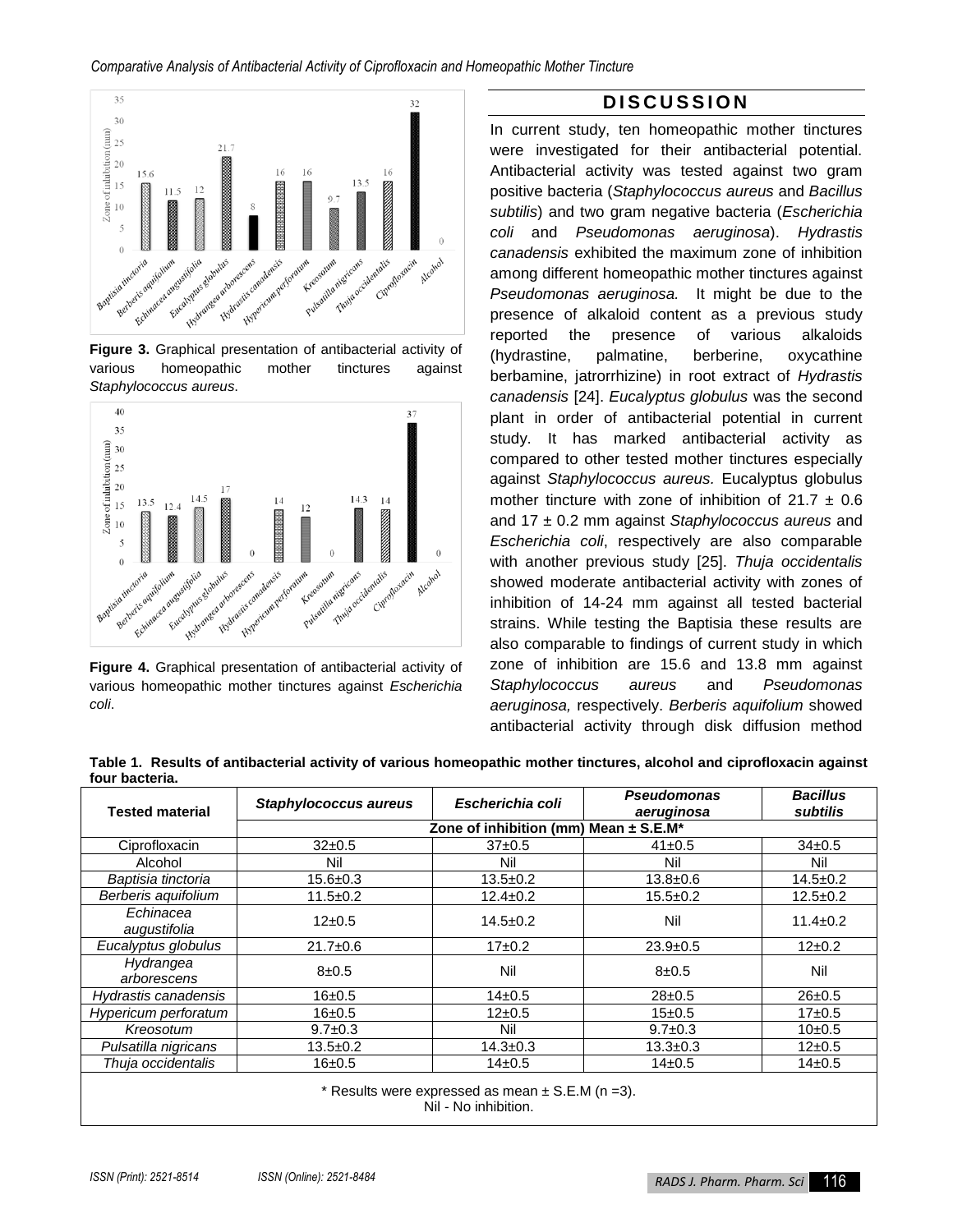against *Staphylococcus aureus* and *Pseudomonas aeruginosa* with zone of inhibitions of 11.5 and 15.5 mm, respectively [7], (Table **1**).

The current study showed similar zone of inhibition (11.5 mm) against *Staphylococcus aureus* however, superior in its antibacterial potential against *Pseudomonas aeruginosa* with double zone of inhibition (15.5 mm). Antibacterial activity of *Berberis aquifolium* might be due to the presence of alkaloids such as berberine and jatrorrhizine [26] *Echinacea augustifolia* showed moderate zones of inhibition against *Escherichia coli, Bacillus subtilis* and *Staphylococcus aureus,* however showed no zone of inhibition against *Pseudomonas aeruginosa. Pulsatilla nigricans* showed moderate antibacterial activity with zone of inhibition of 12–14.3 mm. Antibacterial activity of *Pulsatilla nigricans* may be due to the presence of flavonoids and tri terpenoids as flavonoids and tri terpenoids have marked antimicrobial activity [27]. *Kreosotum* may be due to presence of phenols like *m*-cresol. *Hydrangea arborescens* showed minimum zones of inhibitions among all tested mother tinctures. *Hydrangea arborescens* showed no zone of inhibition against *Escherichia coli* and *Bacillus subtilis.* An old study also showed similar results with no antibacterial activity against *Escherichia coli* [16] The present study showed 8 mm zone of inhibition against *Staphylococcus aureus* by mother tincture of *Hydrangea arborescens* roots and rhizomes. The reason of greater zone of inhibition may lie in the difference in quantity of chemical constituents of roots and flowers. Major constituents of roots of *Hydrangea arborescens* are hydrangin, hydrangenol and flavonoids like kaempferol, quercetin and rutin [28].

## **C O N C L U S I O N**

It is concluded from present study that ten homeopathic mother tinctures showed antibacterial potential. Among the tested mother tinctures, *Hydrastis canadensis* and *Eucalyptus globulus* possess strongest antibacterial potential while *Hydrangea arborescens* and *Kreosotum* showed weakest antibacterial activity against all the tested bacterial strains. *Baptisia tinctoria, Berberis aquifolium, Echinacea augustifolia, Hypericum perforatum, Pulsatilla nigricans* and *Thuja occidentalis*  have moderate zone of inhibitions against tested bacterial strains.

# **R E F E R E N C E S**

- 1. Grover JK, Vats V. Shifting paradigm: from conventional to alternative medicines—an introduction on traditional Indian medicines. Asia Pac Biotech News. 2001;5(01):28-32.
- 2. Care I. Homeopathy in Cancer Care: Part I—An Introduction to "Like Curing Like". Clin. 2004;8(3):324-6
- 3. Rajan A, Bagai U. Evaluation of antiplasmodial efficacy and safety of Cinchona officinalis against lethal murine malaria parasite. Am J Homeopathic Med. 2012;105(2):76-83.
- 4. Jadhav HP, Chaudhari GG, Patil DD, Jadhav RB, Reddy NM, Shirkhedkar AA, Goyal SN, Patil CR. Standardization of homeopathic mother tincture of Toxicodendron pubescens and correlation of its flavonoid markers with the biological activity. Homeopathy. 2016; 105(1):48-54.
- 5. Morgan LW. Homeopathic Medicine: First Aid and Emergency Care. Inner Traditions/Bear & Co; 1989.
- 6. Varma, P. N., and I. Vaid. "Encyclopaedia of Homoeopathic Pharmacopoeia. Vol I B." 2002: 654-7.
- 7. Zaman MM, Shaad MA, Ahmad S, Abbasi WM, Rehman T. Comparative analysis of antibacterial activity of povidone iodine and homoeopathic mother tinctures as antiseptics. Indian J Res Homoeopathy. 2016;10(1):36.
- 8. Wack M, Classen B, Blaschek W. An acidic arabinogalactan-protein from the roots of Baptisia tinctoria. Planta medica. 2005;71(09):814-8.
- 9. Marroquín JS, Laferrière JE. Transfer of specific and infraspecific taxa from Mahonia to Berberis. J Arizona Nevada Acad Sci. 1997:53-5.
- 10. Brezová V, Dvoranová D, Košt'álová D. Oxygen activation by photoexcited protoberberinium alkaloids from Mahonia aquifolium. Phytotherapy Res. 2004;18(8):640-6.
- 11. Čerňáková M, Košťálová D. Antimicrobial activity of berberine a constituent of Mahonia aquifolium. Folia microbiologica. 2002;47(4):375-8.
- 12. Wirth C, Wagner H. Pharmacologically active phenolic compounds from the bark of Mahonia aquifolium. Phytomedicine: international journal of phytotherapy and phytopharmacology. 1997;4(4):357.
- 13. Foster S. Echinacea: nature's immune enhancer. Inner Traditions/Bear & Co; 1991.
- 14. Hafsa J, ali Smach M, Khedher MR, Charfeddine B, Limem K, Majdoub H, Rouatbi S. Physical, antioxidant and antimicrobial properties of chitosan films containing Eucalyptus globulus essential oil. LWT-Food Sci Tech. 2016; 68:356- 64.
- 15. Dezsi Ș, Bădărău AS, Bischin C, Vodnar DC, Silaghi-Dumitrescu R, Gheldiu AM, Mocan A, Vlase L. Antimicrobial and antioxidant activities and phenolic profile of Eucalyptus globulus Labill.